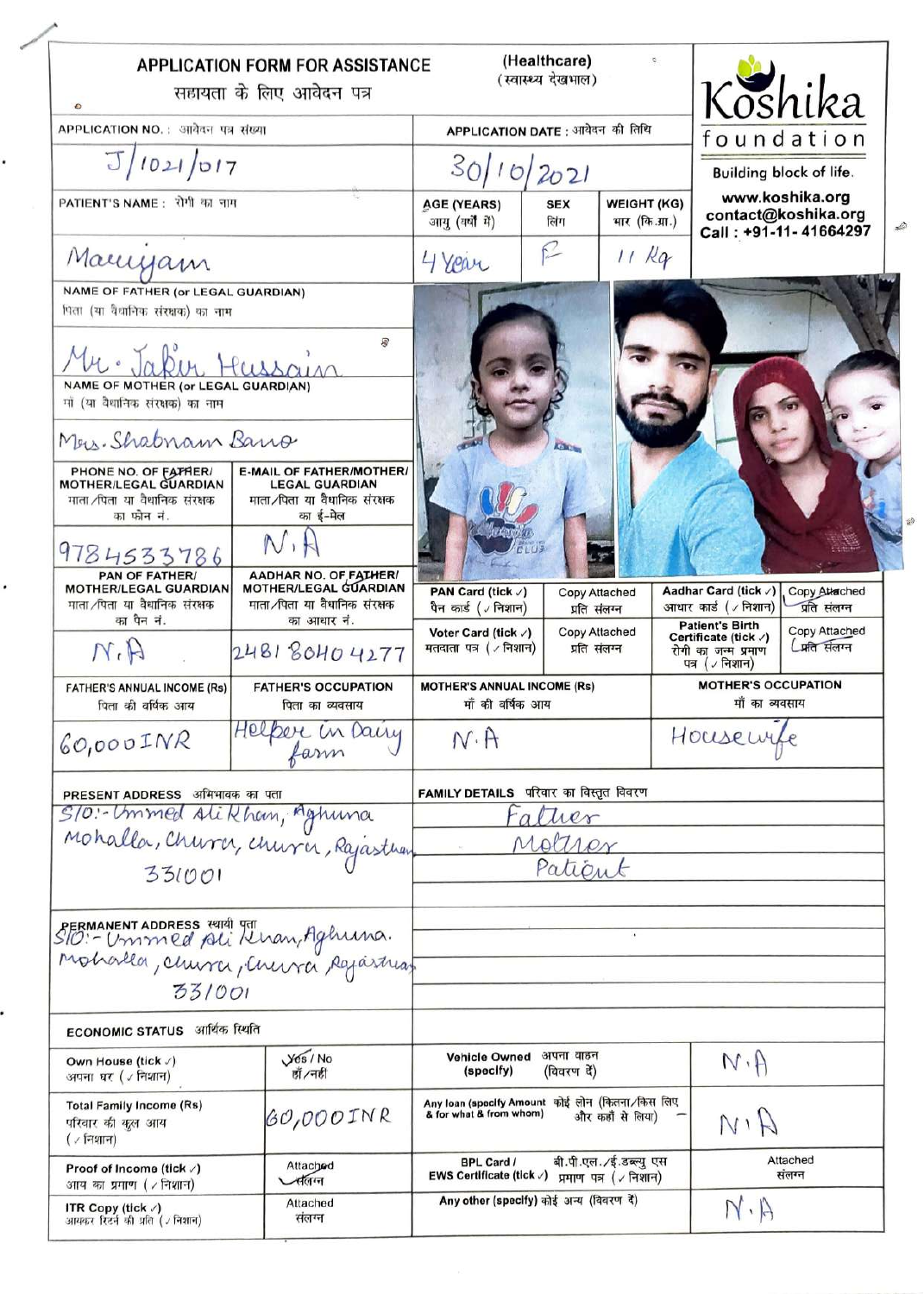$\begin{array}{c} 0 \\ 0 \\ 0 \end{array}$ RECOMMENDED SURGERY/TREATMENT **DIAGNOSIS** अनुमोदित सर्जरी/इलाज BRIEF MEDICAL HISTORY & INVESTIGATIONS DONE निदान (Attach copies of Investigations reports like<br>X-Ray, Echo, TMT etc) ASD (Atria रोगी और उसकी जाँच का संक्षिप्त विवरण Septal Defect) (ऐक्स-रे, ईको तथा टी.एम.टी. आदि जाँच की प्रतियाँ लगाएँ) Large ostum secondum ASD (26 mm) with deficient **ESTIMATED COST OF** IV Crim shunting left SURGERY / TREATMENT **INVESTIGATION REPORTS ATTACHED** (Tick attached) सर्जरी/इलाज का अनुमानित व्यय À to rught. NOPR Trace MR जाँच रिपोर्ट संलग्न है  $1,20,000$ INR (/ निशान लगाएं) SURGERY / TREATMENT TO BE **CONDUCTED AT (HOSPITAL)** FCHO सर्जरी/इलाज जिस हस्पताल में किया जाएगा adequitété size branch  $-604$ Narayana PA's Pilated RA/RY. Left Multispeciality Hospital anch. No LSVC. Normal Coronanies Normal **SURGERY /TREATMENT TO BE CONDUCTED BY (DOCTOR)** सर्जरी∕इलाज करने वाले डॉक्टर का नाम ventuiculau function Dr. omeshwar Sherrma FINANCIAL ASSISTANCE FOR SURGERY / TREATMENT from OTHER SOURCES सर्जरी/इलाज के लिए अन्य स्रोतों से सहायता Insurance Employer Own funds  $N \cdot A$  $N.A$ 10,000 INR बीमा नियोक्ता अपना पैसा Govt. (specify<br>agency & amount) **ECHS** ESI ई.सी.एच.एस ई.एस.आई  $N \cdot A$  $N \cdot A$  $N \cdot A$ सरकार (विभाग और राशि बताएँ) **ASSISTANCE SANCTIONED / AVAILED FROM KOSHIKA** कोशिका फाउंडेशन से स्वीकृत / प्राप्त सहायता राशि **TOTAL AMOUNT OF ASSISTANCE<br>SANCTIONED BY KOSHIKA (RS)**  $1,10,000$  INR कोशिका द्वारा स्वीकृत कूल सहायता राशि (रू०) Narayana Heurdayalya Limited **AMOUNT PAYABLE BY KOSHIKA TO** (WHICH AGENCY) कोशिका द्वारा राशि किस एजेन्सी को देय है Please see overleaf for terms & conditions of Koshika's assistance कोशिका द्वारा दी जाने वाली सहायता के नियम और शर्तें कृपया दूसरे पन्ने पर देखें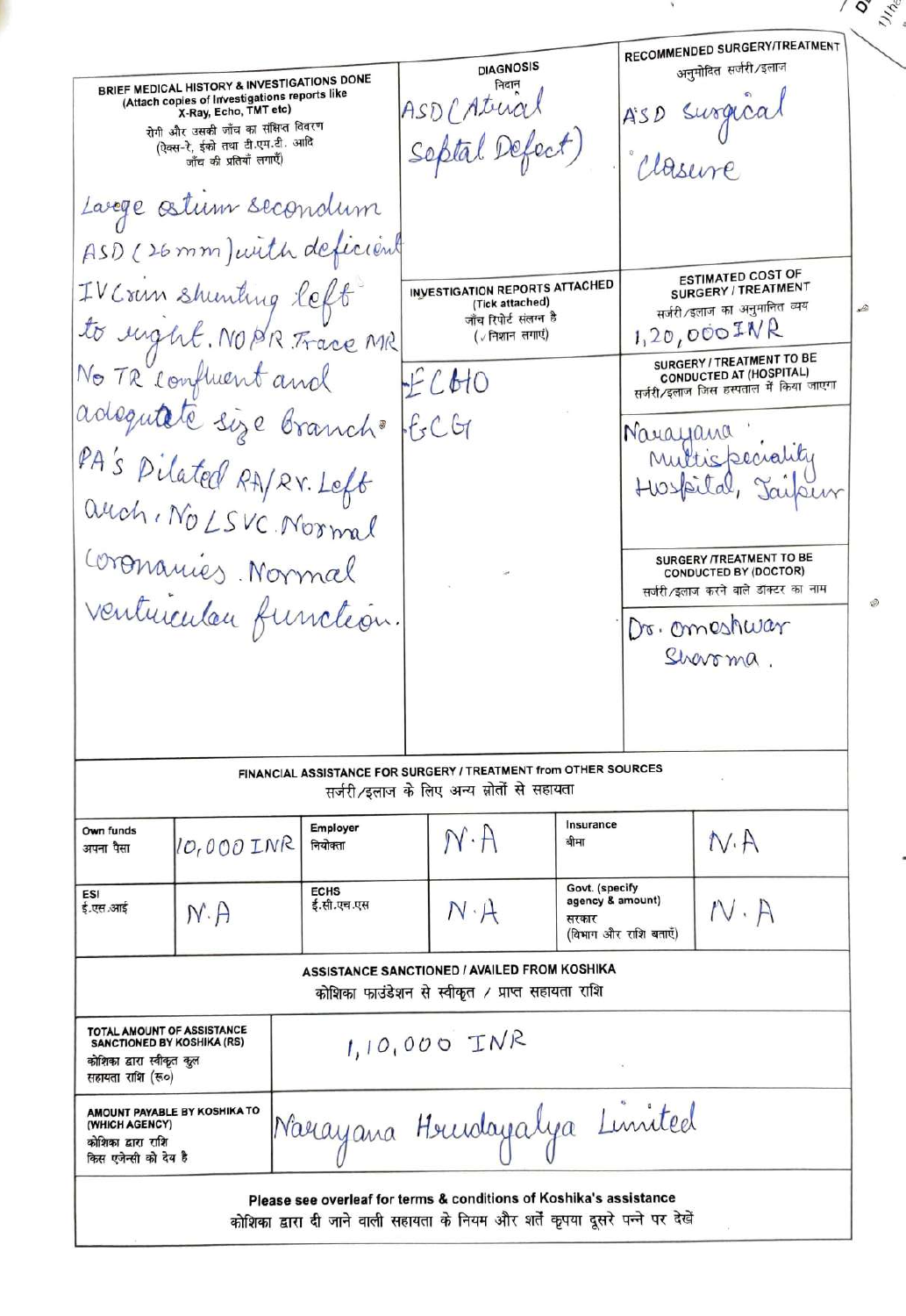## DECLARATION by APPLICANT or PARENT or LEGAL GUARDIAN (on behalf of PATIENT)

- 1) have requested financial assistance from Koshika for treatment/surgery/medical intervention for .. .who is related to me as...................................I further confirm that I am legally authorised to make this declaration & below-mentioned 'Agreement' on behalf of the patient (beneficiary of financial assistance by Koshika Foundation)
- 2) I hereby confirm that all details in this Form are True to the best of my knowledge. Any false statement will render my Application & ongoing assistance, if any, liable for rejection/cancellation
- 3)I solemnly confirm that assistance, if received from Koshika Foundation, will be used only for the "purpose", as stated in this Form, for which such assistance was requested by me
- 4)I hereby confirm that I have not & will not in future, availof reimbursement, in part or in ful, from any other source/ employer/insurance company, of the amount for which this assistance is granted by Koshlka.

आवेदक द्वारा या उद्भकी तरफ से माता-पिता सा वैधानिक संरक्षक द्वारा फैसलाः

- १. मैने……………….इलाज ∕ सर्जरी ∕चिकित्सीय हस्तक्षेप के लिए, जो रिश्ते में मेरा ∕मेरी….......है, कोशिका फाउंडेशन से आर्थिक<br>सहायता के लिए प्रार्थना की है, मैं इस बात की भी पूरी पुष्टि करता ∕कुरती हूं कि मैं रोगी की तरफ से यह लिए वैधानिक रूप से प्राधिकत हैं।
- २. मैं इसके द्वारा यह पुष्टि करता ∕करती हूँ कि इस फार्म का सारा विवरण मेरी पूरी जानकारी के अनुसार सत्य है। कोई भी असत्य कथन मेरे आवेदन पत्र और दी जा रही सहायता (यदि कोई है) को अस्वीकृत ∕रदुद करा सकती है।
- ३. मैं सत्यता पूर्वक पुष्टि करता हूँ कि, यदि कोशिका फाउंडेशन से कोई सहायता मिलती है तो उसका उपयोग केवल उसी प्रयोजन के लिए किया जाएगा जिसका इस फार्म में उल्लेख है, और जिसके लिए मैने सहायता की प्रार्थना की थी।
- ४. मैं इसके द्वारा पुष्टि करता ∕करती हूँ कि को कोशिका फाउंडेशन द्वारा दी गई सहायता राशि के लिए मैने किसी अन्य स्रोत ∕नियोक्ता ∕बीमा कम्पनी से, आंशिक या पूर्ण रूप में, न तो कोई अदायगी या भुगतान प्राप्त किया है और न ही भविष्य में करूंगा ∕करूंगी।

## AGREEMENT by APPLICANT or PARENT or LEGAL GUARDIAN (on behalf of PATIENT)

- 1) lagree to arrange my own funds for any follow-up treatment, if so required
- 2) By affixing my signature or thumb impression on this Form, I on behalf of the patient (beneficiary of grant by Koshika Foundation), hereby agree and authorise Koshika Foundation and it's Trustees to use/publish/put-up/reproduce the patient's name, address, photo & details of the "pupose", for which such assistance is requestedigranted, through any medium, including but not limited to verbal, print, electronic, for soliciting donations for Koshika Foundation and/or disseminating information about it's activities/achievements. Such use of the patient's photo & details can be made by Koshika Foundation before or ater the patient's treatment or fulfilment of the "purpose" forwhich assistance is requested/granted
- 3) 1(Applicant)further agree that any such use of my name, address, photo & details of the "purpose", for which such assistance is requested/granted, will not automatically entitle me for receiving or continuing the said assistance. The decision for granting and/or continuing the assistance will rest solely with the Trustees of Koshika Foundation, and their decision in this regard will be final and acceptable to me.
- 4) lagree not to hold Koshika Foundation & it's trustees responsible, in case of failure of treatment/death of patient, duringor after the surgery/medical intervention
- 5) The amount of financial assistance granted by Koshika Foundation, will be payable by Koshika, after completion of the treatment/surgery/medical intervention, directly to the Hospital where the treatment/procedure is carried out, against bills raised by the Hospital.

9. यदि आवश्यकता पडती है तो अनुवर्ती इलाज के लिए मैं अपनी निधि की व्यवस्था करने को सहमत हैं।

- २.इस कार्य पर अपने हस्ताक्षर/अंगूठे के निशान द्वारा मैं रोगी (कोशका फाउंडेशन के अनुदान का लाभार्थी) की ओर से कोशिका फाउंडेशन तथा उसके न्ययसियों को सहमति देता हूँ तथा प्राधिकृत करता हूँ कि वे रोगी के नाम, पते, फोटो तथा दी गई या प्रार्थित सहायता के प्रयोजन का, कोशिका फाउंडेशन के लिए दान मांगने तथा/या इसकी उपलब्धियों और गतिविधियों की सूचनाओं का प्रचार करने के लिए, मीखिक, मुद्रण तथा इलैक्ट्रॉनिक आदि किसी भी माध्यम के द्वारा उपयोग, प्रकाशन या प्रस्तुतिकरण कर सकते हैं।
- ३.मैं (आवेदक) इस बात से भी सहमत हूँ कि मेरे नाम, पते, फोटो तथा उस प्रयोजन के विवरण का उस सहायता को प्राप्त करने या जारी रखने का हकदार नहीं बन जाउंगा। सहायता को स्वीकृत करने तथा/या जारी रखने का अधिकार सिर्फ कोशिका फाउंडेशन के न्यासियों का होगा, और इस विषय में उनका निर्णय अंतिम और मेरे लिए मान्य होगा
- ४. मैं इस बात के लिए सहमत हूँ कि इलाज∕सर्जरी∕चिकित्सीय हस्तक्षेप या बाद में इलाज की विफलता या चूक∕रोगी की मृत्यू के लिए कोशिका फाउंडेशन तथा उसके न्यासीयों को जिम्मेदार नहीं ठहराउंगा।
- ५. कोशिका फाउंडेशन द्वारा स्वीकृत आर्थिक सहायता, इलाज∕सर्जरी∕चिकित्सीय हस्तक्षेप के पूरा होने पर, हस्पताल द्वारा बनाए गए बिलों के विरूद्ध सीधे उस हस्पताल को दी जाएगी. जहाँ इलाज कराया गया है।

APPLICANT'S SIGNATURE OR LEFT THUMB IMPRESSION आवेदक के हस्ताक्षर या बाएँ अंगुठे का निशान

Perry (Father)